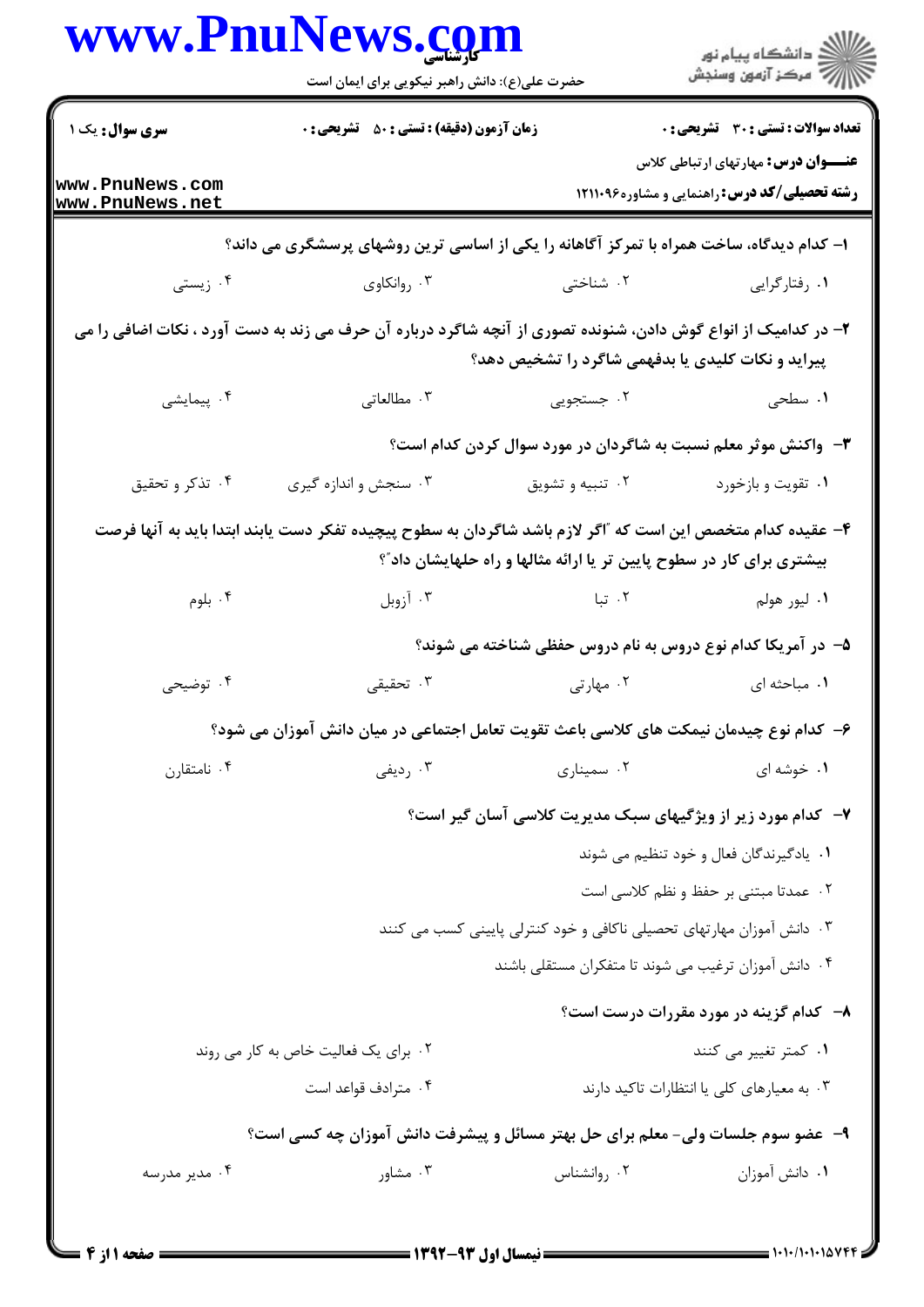| ڪ دانشڪاه پيام نور<br>ر∕ = مرڪز آزمون وسنڊش                                                          |                   | حضرت علی(ع): دانش راهبر نیکویی برای ایمان است                                                                  |                                    |
|------------------------------------------------------------------------------------------------------|-------------------|----------------------------------------------------------------------------------------------------------------|------------------------------------|
| <b>تعداد سوالات : تستي : 30 ٪ تشريحي : 0</b>                                                         |                   | <b>زمان آزمون (دقیقه) : تستی : 50 ٪ تشریحی : 0</b>                                                             | <b>سری سوال : ۱ یک</b>             |
| <b>عنــــوان درس:</b> مهار تهای ار تباطی کلاس<br><b>رشته تحصیلی/کد درس: راهنمایی و مشاوره۱۲۱۱۰۹۶</b> |                   |                                                                                                                | www.PnuNews.com<br>www.PnuNews.net |
| اختصاص دارد؟                                                                                         |                   | ۱۰- بر اساس مطالعات انجام شده از ۷۰٪ لحظه های بیداری افراد شاغل که به ارتباط می گذرد، چند درصد آن به صحبت کردن |                                    |
| ۰۱ درصد                                                                                              | ۰۲ ۱۶ درصد        | ۰.۳ درصد                                                                                                       | ۴. ۴۵ درصد                         |
| مفهومی دارد؟                                                                                         |                   | 11–   این سخن حضرت عیسی (ع) که فرمود "اگرچه یک گوش تو، کاملا شنواست، اما گوش دیگرت ناشنواست" اشاره به چه       |                                    |
| ۰۱ مسخره کردن گوینده                                                                                 |                   | ۰۲ گوش ندادن به شنونده                                                                                         |                                    |
| ۰۳ نقص در شنوایی                                                                                     |                   | ۰۴ نفهمیدن افکار گوینده                                                                                        |                                    |
| ۱۲– بنیانگذار کلاسهای بهبود توانایی گوش کردن در آمریکا چه کسی است؟                                   |                   |                                                                                                                |                                    |
| ۰۱ رالف جي نيکولز                                                                                    | ۰۲ رابرت بولتون   | ۰۳ توماس گوردون                                                                                                | ۰۴ جان دريكفورد                    |
| ۱۳– گوش کردن چه نوع فرایندی است؟                                                                     |                   |                                                                                                                |                                    |
| ۱. حسی                                                                                               | ۰۲ ساختاری        | ۰۳ ادراکی                                                                                                      | ۰۴ مکانیکی                         |
|                                                                                                      |                   | ۱۴- درگیر بودن ، تحرک جسمی، تماس جسمی و محیط غیر مزاحم، از جمله کدام مجموعه مهارتهای گوش کردن است؟             |                                    |
| ۰۱ پیگیری                                                                                            | ۰۲ انعکاسی        | ۰۳ عاطفی                                                                                                       | ۰۴ توجه                            |
|                                                                                                      |                   | ۰۱۵ ً فاصله مناسب بین گوینده و شنونده برای یک ارتباط خوب در فرهنگ آمریکا چقدر است؟                             |                                    |
| ۰۹ سانتيمتر                                                                                          | ۰۲ - ۱۲۰ سانتیمتر | ۰۳ ۱۹۰ سانتیمتر                                                                                                | ۰۴ ۲۰۰ سانتیمتر                    |
|                                                                                                      |                   | ۱۶- مطالعه رفتار غیرکلامی بر روی شنونده های فعال چه ویژگی شخصیتی را نشان می دهد؟                               |                                    |
| ۰۱ خونسرد                                                                                            | ۰۲ مهار شده       | ۰۳ گرم و خودمانی                                                                                               | ۰۴ کناره گیر                       |
| <b>۱۷</b> - بیشترین چیزی که از یک شنونده انتظار می رود کدام است؟                                     |                   |                                                                                                                |                                    |
| ۰۱ حضور روانشناختی                                                                                   |                   | ۰۲ داشتن تماس چشمی                                                                                             |                                    |
| ۰۳ تحرک جسمانی مناسب                                                                                 |                   | ۰۴ حالت در گیر بودن                                                                                            |                                    |
| ۱۸– پرکاربردترین تشویق برای ادامه صحبت کردن (در بازکن ها) کدام است؟                                  |                   |                                                                                                                |                                    |
| ۰۱ حرکت سر                                                                                           |                   | ۰۲ بيان واژه آادامه بده ً                                                                                      |                                    |
| ۰۳ به کار بردن واژه "خدای من"                                                                        |                   | ۰۴ هوم-هوم کردن                                                                                                |                                    |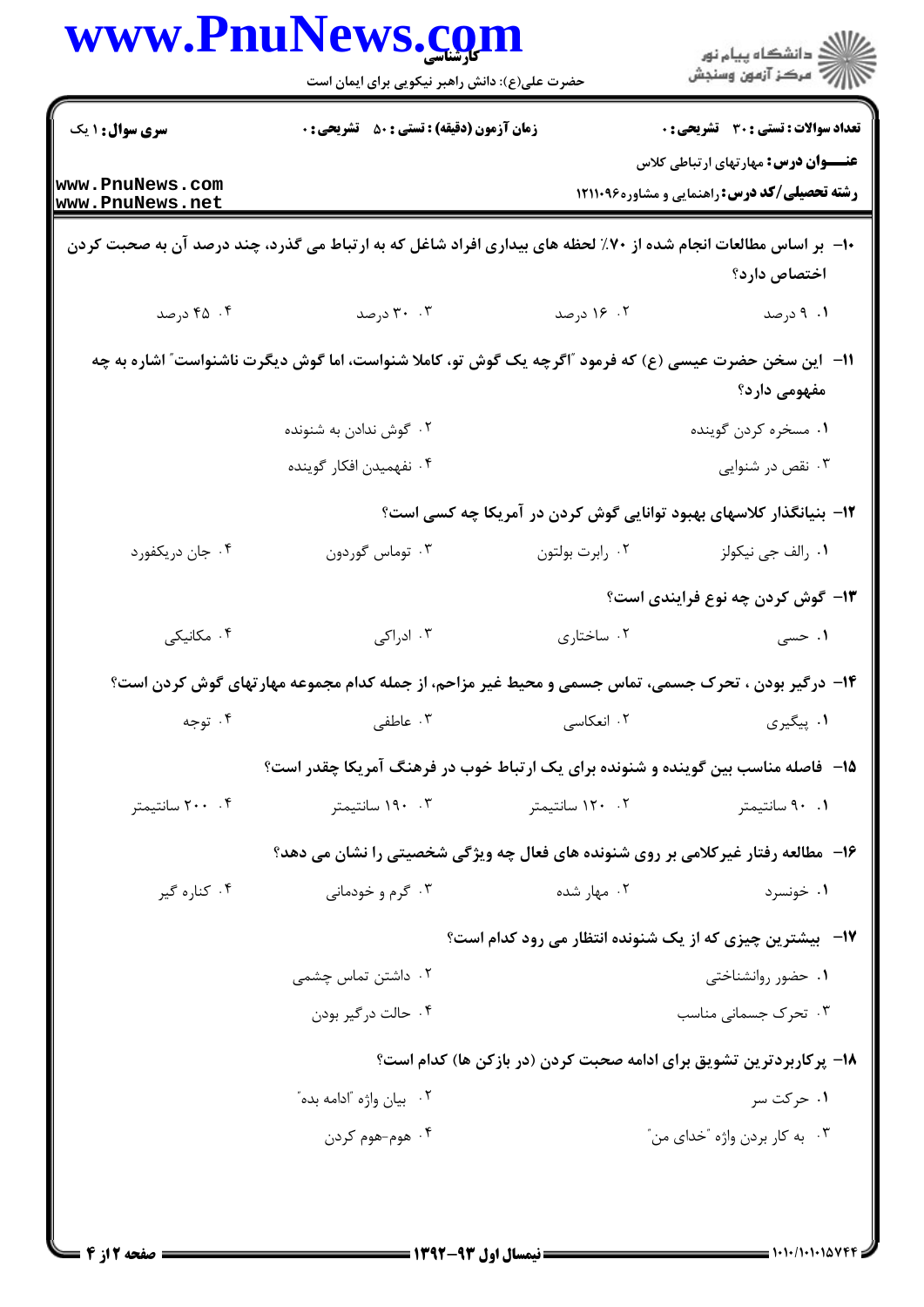|                                    | www.PnuNews.com<br>حضرت علی(ع): دانش راهبر نیکویی برای ایمان است                                       | ان دانشگاه پيام نور<br>از مرکز آزمون وسنجش                                                    |  |
|------------------------------------|--------------------------------------------------------------------------------------------------------|-----------------------------------------------------------------------------------------------|--|
| <b>سری سوال : ۱ یک</b>             | <b>زمان آزمون (دقیقه) : تستی : 50 ٪ تشریحی : 0</b>                                                     | <b>تعداد سوالات : تستي : 30 ٪ تشريحي : 0</b><br><b>عنــــوان درس:</b> مهار تهای ار تباطی کلاس |  |
| www.PnuNews.com<br>www.PnuNews.net |                                                                                                        | <b>رشته تحصیلی/کد درس: راهنمایی و مشاوره۱۲۱۱۰۹۶</b>                                           |  |
|                                    |                                                                                                        | ۱۹- کدام مهارت خاص، شنونده را قادر می سازد که بر ارتباط با گوینده متمرکز شود؟                 |  |
|                                    | ۰۲ حرکت بدنی مناسب                                                                                     | ۰۱ تماس چشمی                                                                                  |  |
|                                    | ۰۴ انعکاس احساسات                                                                                      | ۰۳ تشویق های کلامی کوتاه                                                                      |  |
|                                    |                                                                                                        | -۲- کدامیک از موارد زیر از ویژگیهای اصلی زبان نمی باشد؟                                       |  |
|                                    | ۰۲ وابستگی به زمان و مکان                                                                              | ٠١. نظام مند بودن                                                                             |  |
|                                    | ۰۴ خلاقیت زبان                                                                                         | ۰۳ استفاده از نشانه های قراردادی                                                              |  |
|                                    |                                                                                                        | <b>۲۱</b> - مهمترین نقش زبان در جوامع بشری کدام است؟                                          |  |
|                                    | ۰۲ تکیه گاه اندیشه                                                                                     | ٠١. ايجاد ارتباط                                                                              |  |
|                                    | ۰۴ پاسخگویی به نیازهای زیباشناختی                                                                      | ۰۳ بیان حالات عاطفی                                                                           |  |
|                                    |                                                                                                        | <b>٢٢</b> - كدام گونه زباني با اصطلاح "لهجه" از آن ياد مي شود؟                                |  |
| ۰۴ جغرافیایی                       | ۰۳ زمانی                                                                                               | ۰۲ اجتماعی<br>۱. شخصی                                                                         |  |
|                                    |                                                                                                        | <b>۲۳</b> - کدام مورد زیر از ویژگیهای زنان در بکارگیری زبان است؟                              |  |
|                                    | ۰۲ بی قیدی بیشتری از خود نشان می دهند                                                                  | ٠١ كمتر از زبان معيار استفاده مى كنند                                                         |  |
|                                    | ۰۴ کمتر از سبک رسمی استفاده می کنند                                                                    | ۰۳ رساتر و شیواتر صحبت می کنند                                                                |  |
|                                    |                                                                                                        | ۲۴- مکالمه ، سخنرانی ، مصاحبه و عناصر نوشتاری،مثالهایی از کدام ساختار زبانی است؟              |  |
| ۰۴ نحوی                            | ۰۳ معنایی                                                                                              | ۰۲ گفتمانی<br>۰۱ آوایی                                                                        |  |
|                                    |                                                                                                        | ۲۵-۔ کدام مورد زیر جزء عناصر کاربرد شناختی زبان است؟                                          |  |
| ۰۴ قواعد دستوری                    | ۰۳ واژه ها                                                                                             | ۰۲ آواها<br>۰۱ حرکات چهره                                                                     |  |
|                                    | ۲۶- بین معلم و رئیس منطقه که طرفین گفتگو فاصله دور از هم دارند، سبک زبانی چگونه است؟                   |                                                                                               |  |
|                                    | ۰۲ غیر رسمی (عامیانه)                                                                                  | ۰۱ غیر رسمی (دوستانه)                                                                         |  |
|                                    | ۰۴ رسمي (تكلف أميز)                                                                                    | ۰۳ غیر رسمی (مودبانه)                                                                         |  |
|                                    | ۲۷- کدامیک از رفتارهای زیر در هنگام برقراری ارتباط زبانی بیان کننده رفتار مبتنی بر عدم ابراز وجود است؟ |                                                                                               |  |
|                                    | ۰۲ صبحت کردن پیش از اتمام صحبتهای دیگران                                                               | ٠١. بالاتر ساختن خود و رنجاندن ديگران                                                         |  |
|                                    | ۰۴ دادن پاسخ های قاطع با لحنی دوستانه                                                                  | ۰۳ خشنودسازی دیگران به هر نحو ممکن                                                            |  |